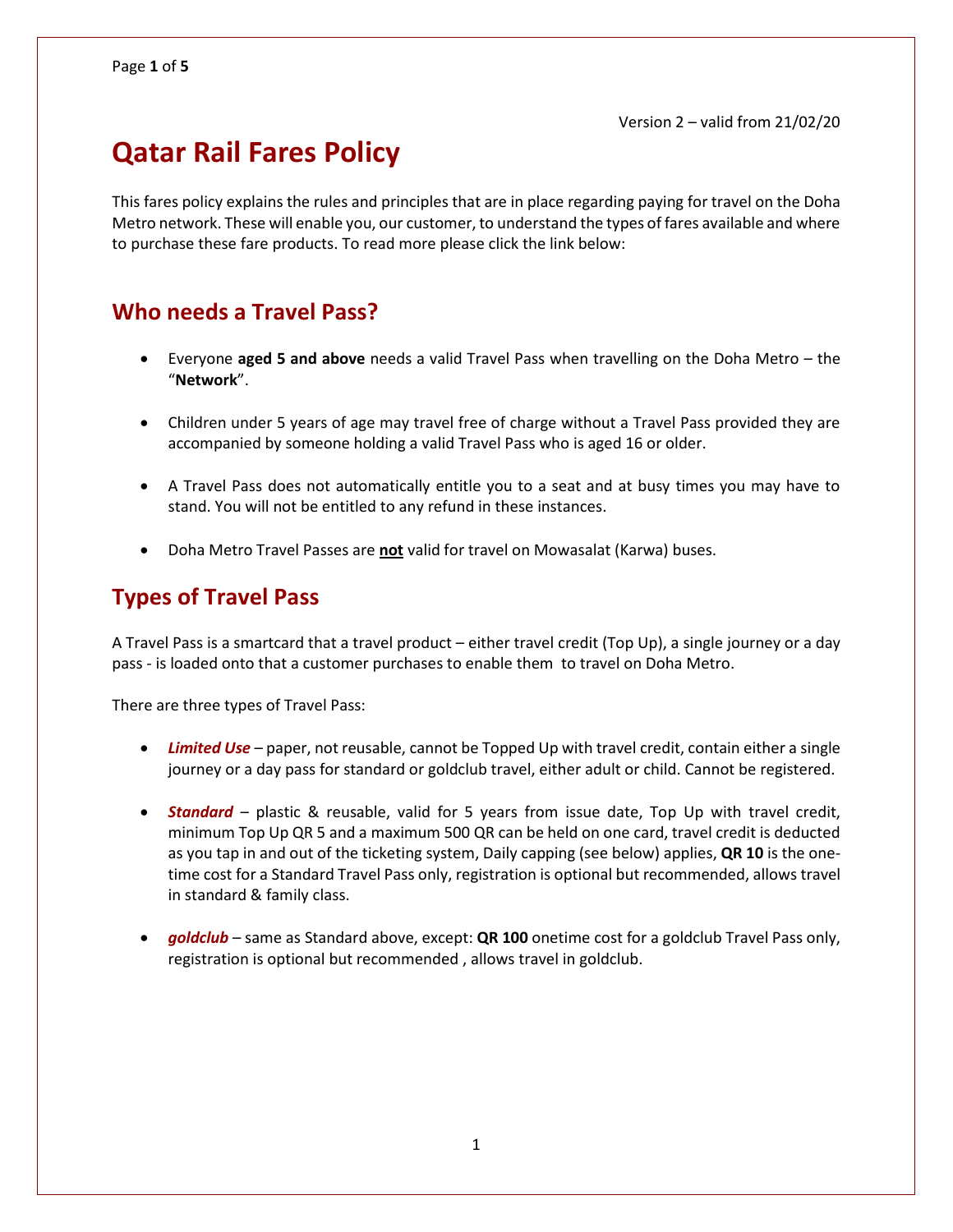## **Fares**

Doha Metro fares are affordable and easy to understand. Adult and child fares are the same. The same fares apply no matter what time of day you travel or what distance you travel. The current fares are:

| <b>Type of Travel</b><br>Pass | <b>Class of Travel</b>           | Single Journey Fare               | Day Pass Fare                     |
|-------------------------------|----------------------------------|-----------------------------------|-----------------------------------|
| Limited Use<br>(Paper)        | Standard, Family* or<br>goldclub | Standard: 3 QR<br>goldclub: 15 QR | Standard: 9 QR<br>goldclub: 45 QR |
| Standard (Plastic)            | Standard or Family*              | 2 QR                              | 6 QR                              |
| goldclub (Plastic)            | goldclub                         | 10 QR                             | 30 QR                             |

### **Classes of Travel:**

Standard, family and goldclub are the three classes of travel on Doha Metro.

\*Family class travel is only for lone females and males or females travelling with children aged 11 or younger. Adult males aged 12 or older travelling alone are not permitted to travel in family class.

The fare for travelling in standard and family is the same, the fare for travelling in goldclub is more expensive.

**Single journey** is one journey from one station to another station on the Doha Metro. A journey is started when you tap-in at a Travel Pass validator to enter the network and finished when you tap-out to exit the network at a Travel Pass validator.

**Day Pass** allows unlimited journeys on the Doha Metro in one day and is valid from the time of purchase until 02:59.

**Daily Capping** applies to reusable Travel Pass when paying using travel credit and limits how much you pay for the journeys you make in one day. Once you have made 3 journeys in a day you'll pay no more for the rest of the journeys you make – your fare is "capped" at the equivalent day pass fare. Remember to always tap-in and tap-out at the start and end of your journeys, even when your fare has been capped.

## **Where to buy a Travel Pass**

- Standard and Limited Use: Self-service Travel Pass Vending Machines at all Doha Metro stations sell standard and Limited Use Travel Passes.
- goldclub: goldclub Travel Pass can only be purchased at goldclub Information Centres at all Doha Metro stations.
- Licensed Retailers,Carrefour, Jumbo, Al-Meera, Lulu & Family Food Centre outlets in Qatar sell standard Travel Passes for 30 QR 10 QR for the Travel Pass and 20 QR of ready to use travel credit.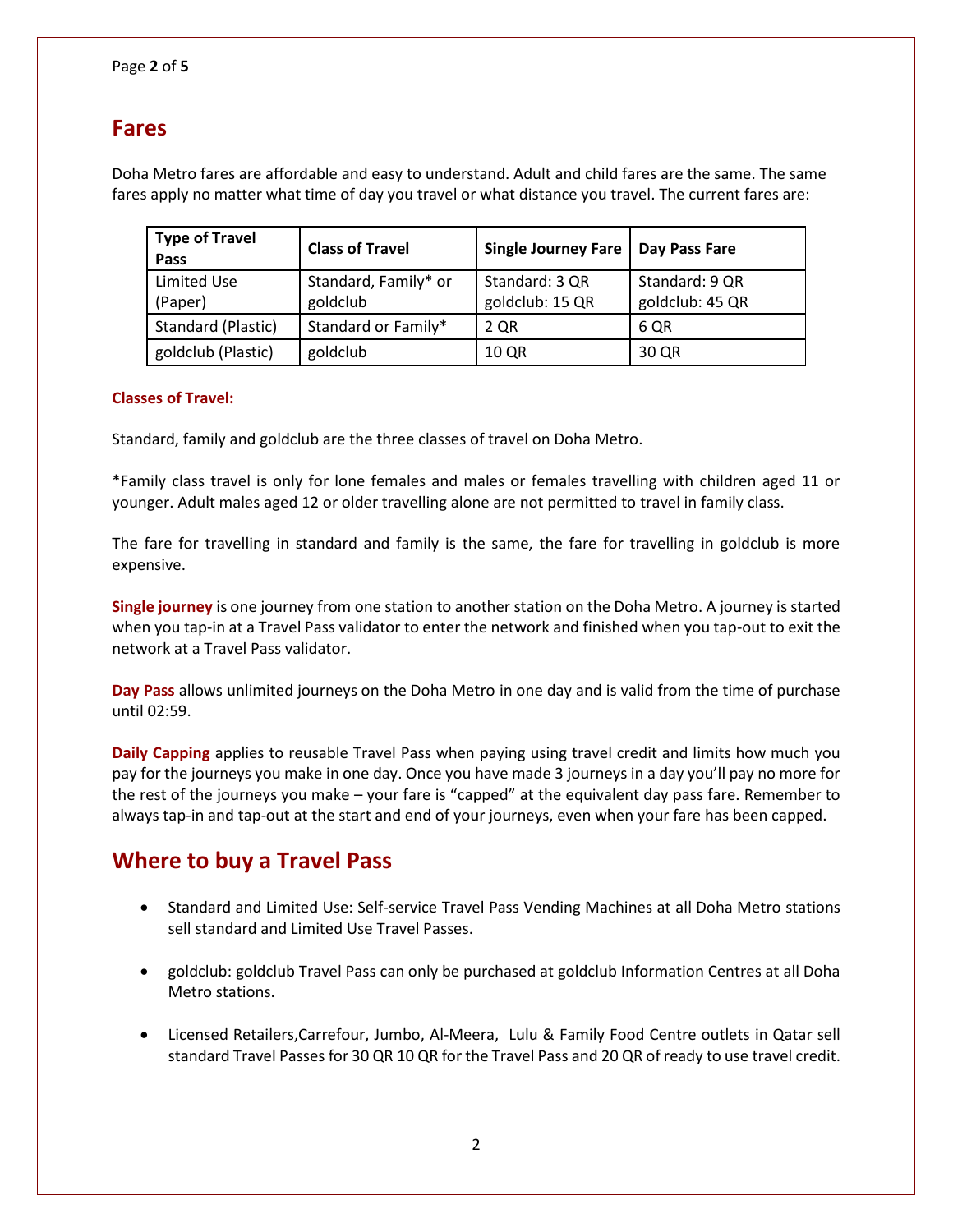## **Where to Top-Up with Travel Credit**

- Travel credit can be purchased and added to Standard and goldclub Travel Passes at self-service Travel Pass Vending Machines at all Doha Metro stations.
- There is a minimum Top-Up amount of 5 QR.
- Standard and goldclub Travel Passes can each hold a maximum of 500 QR Travel Credit.
- There is no fee to Top Up your Travel Pass.
- You can check the balance of travel credit on your Travel Pass at:
	- 1. Travel Pass Vending Machines at any Doha Metro station.
	- 2. The Qatar Rail websit[e www.qr.com.qa](http://www.qr.com.qa/) or mobile app, only if your Travel Pass is registered.

## **Using your Travel Pass**

- Everyone aged 5 or above needs their own Travel Pass to use the Doha Metro. Two or more people aged 5 and above cannot travel using one Travel Pass.
- The minimum Travel Credit amount on a Travel Pass required to travel is the price of a single journey, either 2 QR for standard or 10 QR for goldclub.
- You should always tap-in at the start of your journey and tap-out at the end of your journey on the Travel Pass validators. Validators for Doha Metro are on the access gates.
- When you exit a Doha Metro station using a single journey Travel Pass you cannot re-enter using the same Travel Pass, the product will expire and you will need to purchase another Travel Pass.
- You must continue to tap in and tap out even when the daily cap has been reached on your Travel Pass.
- **Maximum journey time:** You should complete any single journey within 90 minutes the "maximum journey time." This maximum journey time is the maximum time allowed between a tap-in and a tap-out on a validator and helps ensure customers pay the appropriate fare for their travel. If you exceed the maximum journey time, you will be charged an additional single journey fare, either deducted from your Travel Credit or buying a new single journey.
- Standard and goldclub Travel Passes containing Travel Credit can be lent to someone else to use.
- If your Travel Pass is not working speak to a member of staff at a Doha Metro station.

## **Create an Account and Register your Travel Pass**

If you create an account with Qatar Rail you can register your standard Travel Pass (**note:** for goldclub travel cards registration is mandatory and will be done when purchased). The benefits of registering a Travel Pass are:

- The Travel Credit on your Travel Pass is protected against loss or theft;
- You can view your recent journey history and payment transactions on our website or app;
- You will receive email updates on promotions and service information.

To register your card visit: [www.qr.com.qa](http://www.qr.com.qa/) or download the free Qatar Rail app from Google Play or App Store.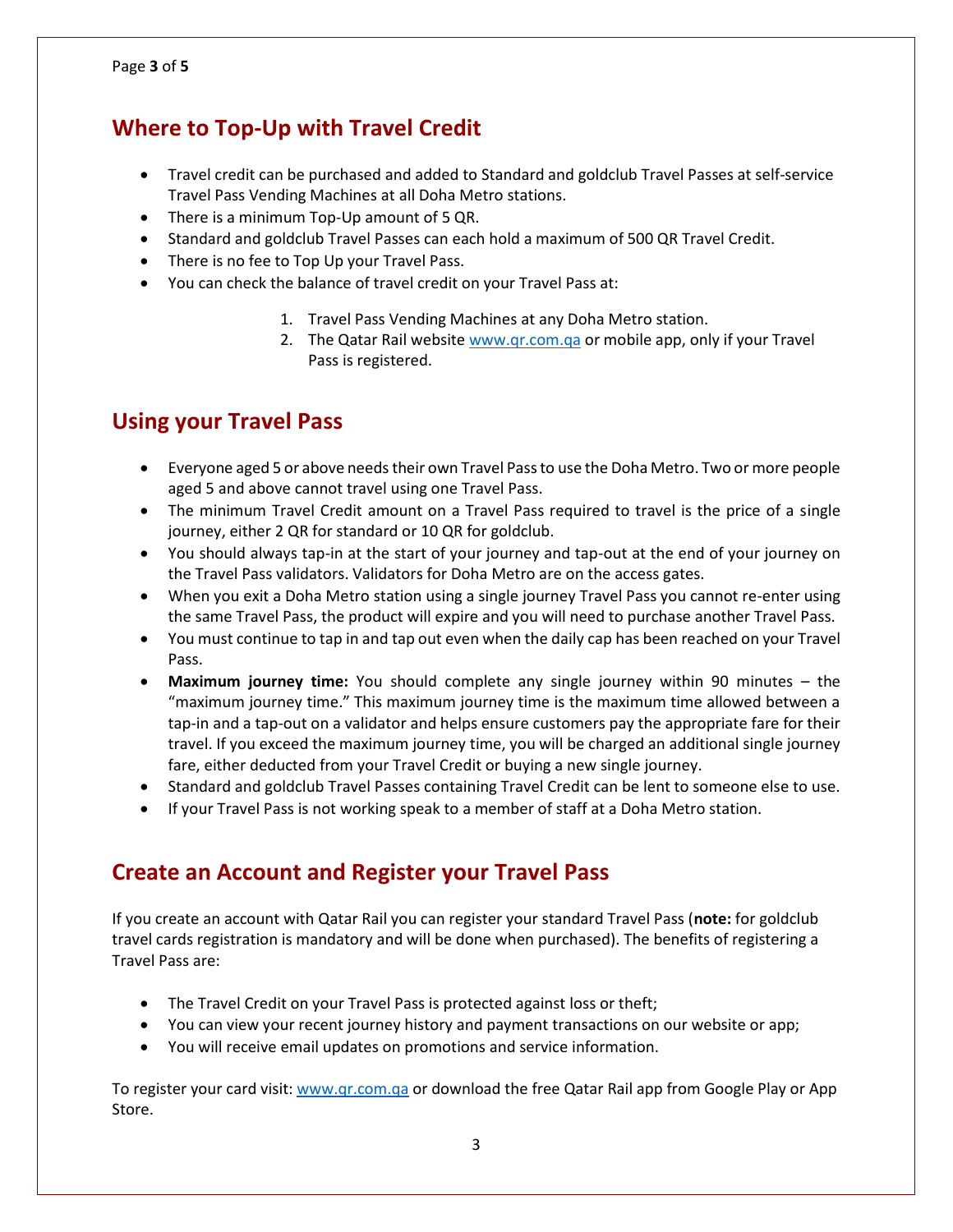## **Refunds & Replacements**

### Limited Use Travel Pass

Refunds or replacements will not be provided for single journey, day pass or complimentary products issued on Limited Use Travel Pass if:

- a customer changes their mind
- the Limited Use Travel Pass is lost, stolen or damaged

**Refunds** may be provided for unused Limited Use Travel Pass if:

 *Service disruption*: during a period of service disruption, as determined by Qatar Rail or its agents, a refund for an unused Limited Use Travel Pass can be requested at any goldclub Information Centre at all Doha Metro stations.

**Replacements** may be provided for unused Limited Use Travel Pass if:

 *Faulty*: if a Limited Use Travel Pass is faulty a replacement (not a refund) of the faulty Travel Pass can be requested at any goldclub Information Centre at all Doha Metro stations on the same day that the Travel Pass was purchased.

No refund administration fee is applicable for Limited Use Travel Pass refunds or replacements. Refunds must be claimed within 5 days from the issue date printed on the Travel Pass.

## **Standard and goldclub Travel Passes**

### Refunds

### **Cost of Travel Pass:**

The cost of 10 QR for a standard or 100 QR for a goldclub Travel Pass is not refundable.

### **Complimentary Products:**

Any complimentary (free) products issued on CSCs have no monetary value and are not refundable.

### **Promotional products:**

Refundable only if unused and subject to 5 QR admin fee

### **Travel Credit (T-Purse):**

Customers can get a refund of the **entire Travel Credit balance only**, there are no partial refunds.